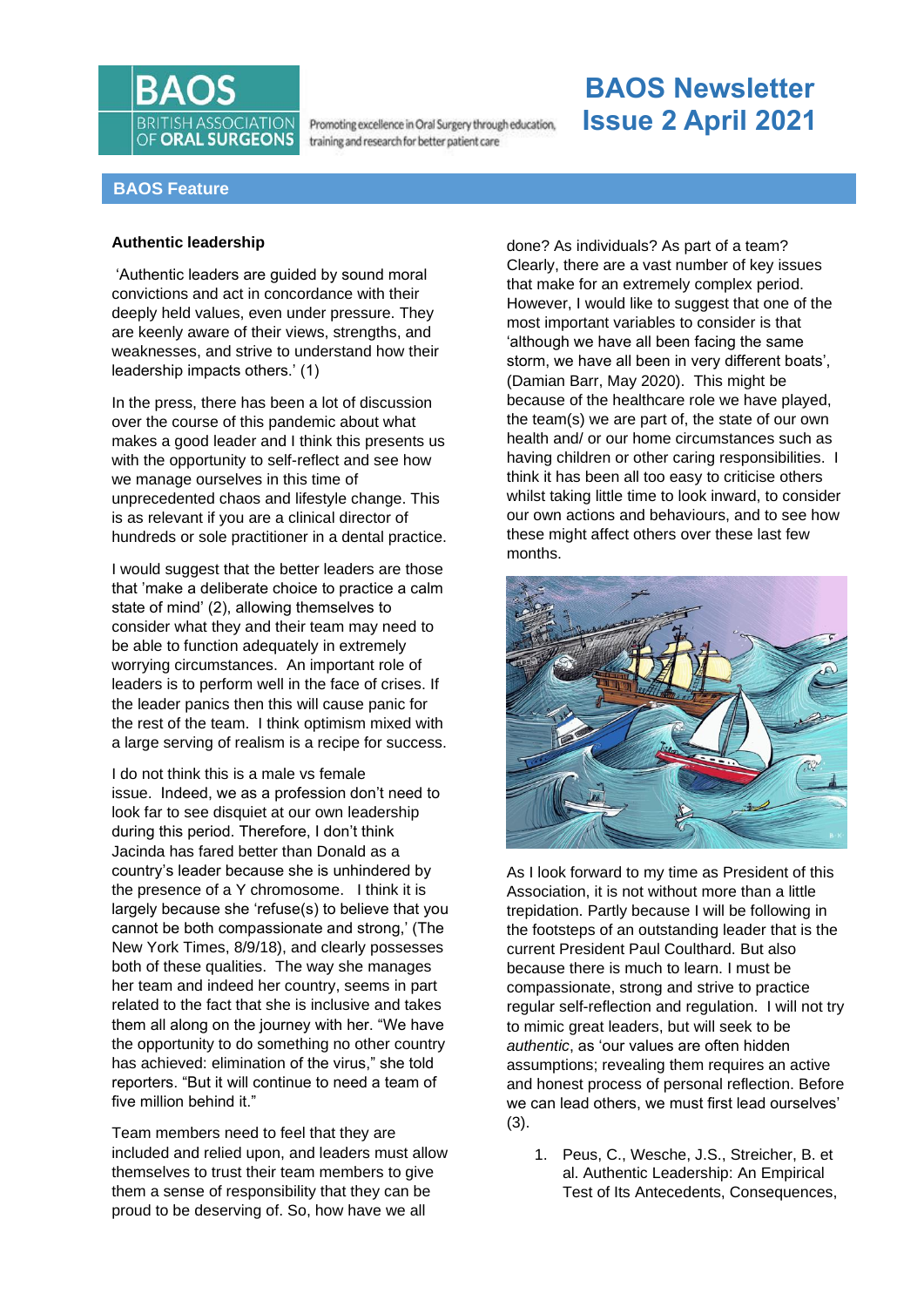and Mediating Mechanisms. J Bus Ethics 107, 331–348 (2012).

- 2. 2.https://www.mckinsey.com/businessfunctions/organization/our-insights/howto-demonstrate-calm-and-optimism-in-acrisis.
- 3. Open, honest and effective: what makes Jacinda Ardern an authentic leader. Andrei Alexander Lux. Lecturer in Leadership and Organisational Behaviour, Edith Cowan University. May 26, 2020

*Image credits: © [Barbara](https://www.directoryofillustration.com/artist.aspx?AID=6123) Kelley*



Julie Burke

BAOS President-Elect

## **Spotlight**

As another New Year starts, I am sure many of us are very glad to close the door on 2020 and look forward with hopeful enthusiasm for all that 2021 has to bring.

Facebook kindly reminds us of celebrations from years passed and when I look back on the photos from NYE 2019, I am struck by how none us of were aware of the chaos and upheaval that was just around the corner. I know that all of us have stepped up to the challenges of 2020 in one form or another, maintaining services, working outside of our normal environments, adjusting to various SOP's and PPE, managing our own anxieties, supporting our colleagues and above all caring for patients. In my opinion, we all deserve a pat on the back – please take a moment to do this now while I say "Thank you" for your continued efforts.

In addition, the New Years Honours list has been published and I was delighted to see three colleagues have been recognised for their efforts, Professor Barbara Chadwick, Dr Asha Thompson and Mr Sat Parmer. I would like to offer my congratulations to all of you being awarded an MBE.

However, one of these colleagues is a person who I was lucky enough to work alongside while finishing my registrar training in Birmingham. Sat Parmer was a delight to work with, he was patient, enthusiastic, kind and gave freely of his time and expertiese. I am particularly pleased to see his hard work in the field of services to Oral and Maxillofacial cancer surgery being

recognised and wish to say a special congratulations to him!

Finally, I know that we still have challenging times ahead but have faith that together, as a community, we can and will prevail. Wishing you all a happy and healthy 2021.



Rhian Jones

BAOS Honorary Treasurer